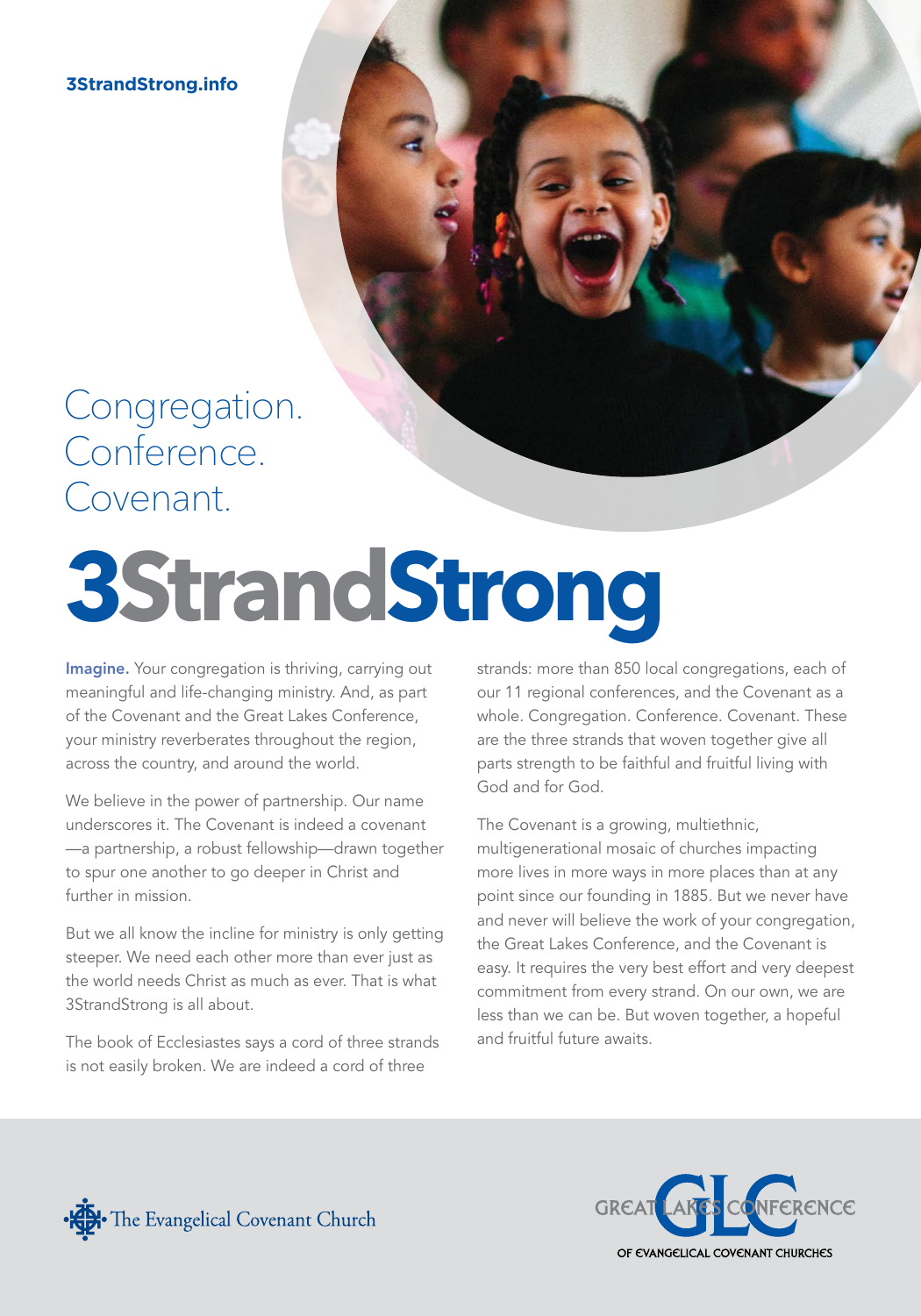**3StrandStrong.info**

## The **Opportunity**

The overarching mission of the Covenant is to partner together to see more disciples among more populations in a more caring and just world. To accomplish that, we pursue five mission priorities: start and strengthen churches, make and deepen disciples, develop leaders, love mercy do justice, and serve globally. In the Great Lakes Conference, we give particular attention to strengthening existing churches, starting new churches, developing leaders, and church outreach.

*We believe the local church is God's basic strategy for reaching the world. And so the aim of the Great Lakes Conference and Covenant is clear: to serve our churches and unite our churches in service together.*





GARY WALTER President

**GARTH MCGRATH** Superintendent





### You help us unite every church in service together, including your own, through:

adults

• International partnerships in 40 countries around the world, where we work alongside national leaders to advance our shared mission priorities globally

• Vitality resources to evaluate and plan for a healthy, missional future • Clergy who are continually growing as competent servant leaders • Events and resources for the

You help us serve every church, including your own, through:

discipleship of children, youth, and

• Resources and training for impacting your community through evangelism and community transformation

- Church planting throughout the United States and Canada
- Community transformation ministries in affordable housing, low-income medical clinics, immigration services, senior housing, and group homes for adults with developmental disabilities and more

### As a result of this partnership, in the next five years we envision:

- Sending 50 new missionaries
- 125 new congregations in the United States and Canada, of which 12 will be in our conference
- 50,000 new followers of Christ, of which 5,000 will be in our conference
- 500 newly credentialed clergy
- 125 neighborhood transformation initiatives in local churches and communities

processes such as pastoral searches • Practical resources for church management

• Consultation to navigate important

- Employee benefit programs
- Loan programs for land and facility projects



- Every congregation walking toward a healthy, missional future
- Every pastor engaged in personal and professional pathways of healthy missional leadership
- Every lay leader resourced with accessible materials and training events